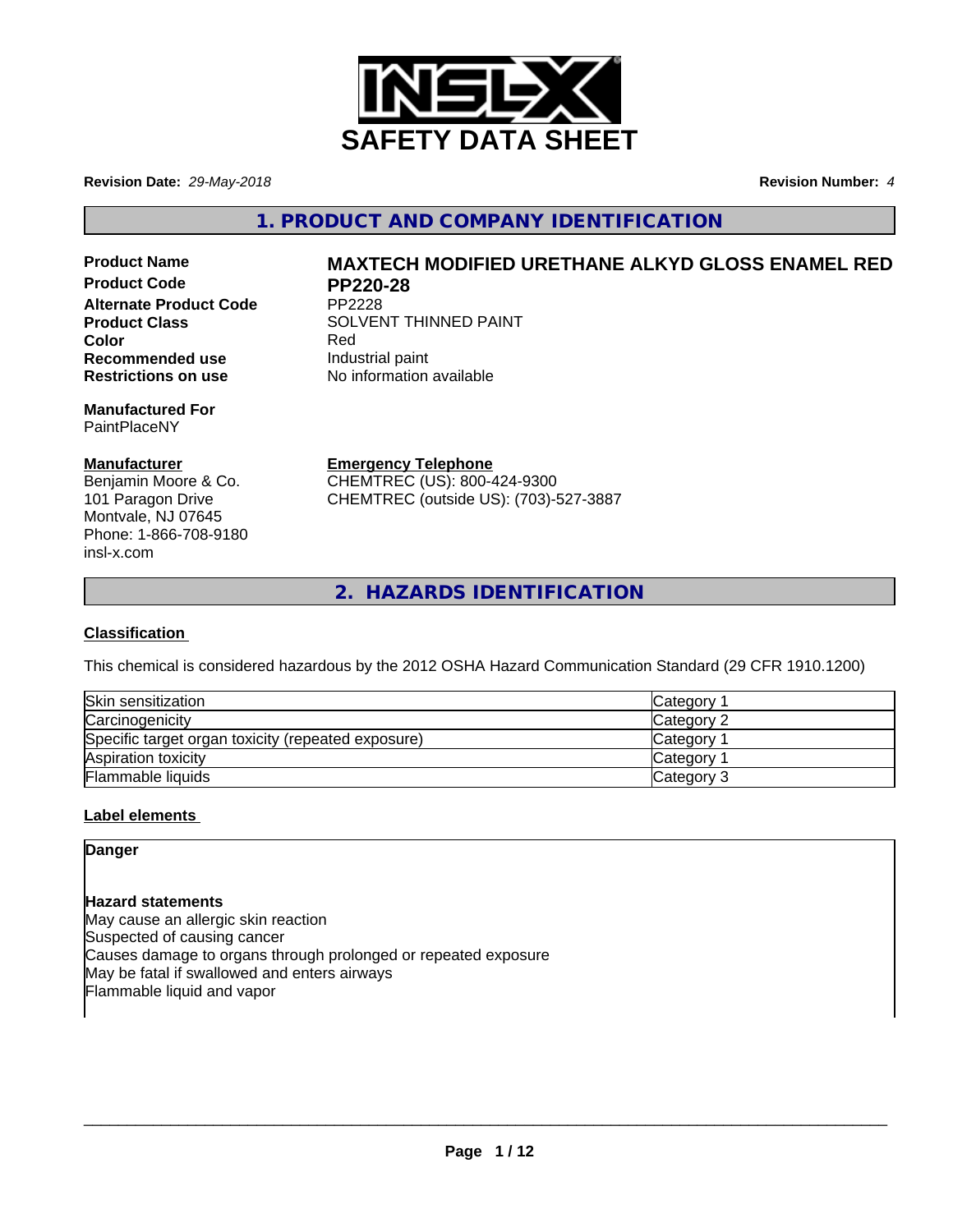#### \_\_\_\_\_\_\_\_\_\_\_\_\_\_\_\_\_\_\_\_\_\_\_\_\_\_\_\_\_\_\_\_\_\_\_\_\_\_\_\_\_\_\_\_\_\_\_\_\_\_\_\_\_\_\_\_\_\_\_\_\_\_\_\_\_\_\_\_\_\_\_\_\_\_\_\_\_\_\_\_\_\_\_\_\_\_\_\_\_\_\_\_\_ PP220-28 - **MAXTECH MODIFIED URETHANE ALKYD GLOSS ENAMEL RED**



**Appearance** liquid

**Odor** solvent

#### **Precautionary Statements - Prevention**

Obtain special instructions before use Do not handle until all safety precautions have been read and understood Use personal protective equipment as required Contaminated work clothing should not be allowed out of the workplace Wear protective gloves Do not breathe dust/fume/gas/mist/vapors/spray Wash face, hands and any exposed skin thoroughly after handling Do not eat, drink or smoke when using this product Keep away from heat, hot surfaces, sparks, open flames and other ignition sources. No smoking Keep container tightly closed Ground/bond container and receiving equipment Use explosion-proof electrical/ventilating/lighting/equipment Use only non-sparking tools Take precautionary measures against static discharge

#### **Precautionary Statements - Response**

IF exposed or concerned: Get medical advice/attention **Skin** If skin irritation or rash occurs: Get medical advice/attention Wash contaminated clothing before reuse IF ON SKIN (or hair): Remove/Take off immediately all contaminated clothing. Rinse skin with water/shower **Ingestion** IF SWALLOWED: Immediately call a POISON CENTER or doctor/physician Do NOT induce vomiting **Fire** In case of fire: Use CO2, dry chemical, or foam for extinction

#### **Precautionary Statements - Storage**

Store locked up Store in a well-ventilated place. Keep cool

#### **Precautionary Statements - Disposal**

Dispose of contents/container to an approved waste disposal plant

#### **Hazards not otherwise classified (HNOC)**

Rags, steel wool or waste soaked with this product may spontaneously catch fire if improperly discarded

#### **Other information**

No information available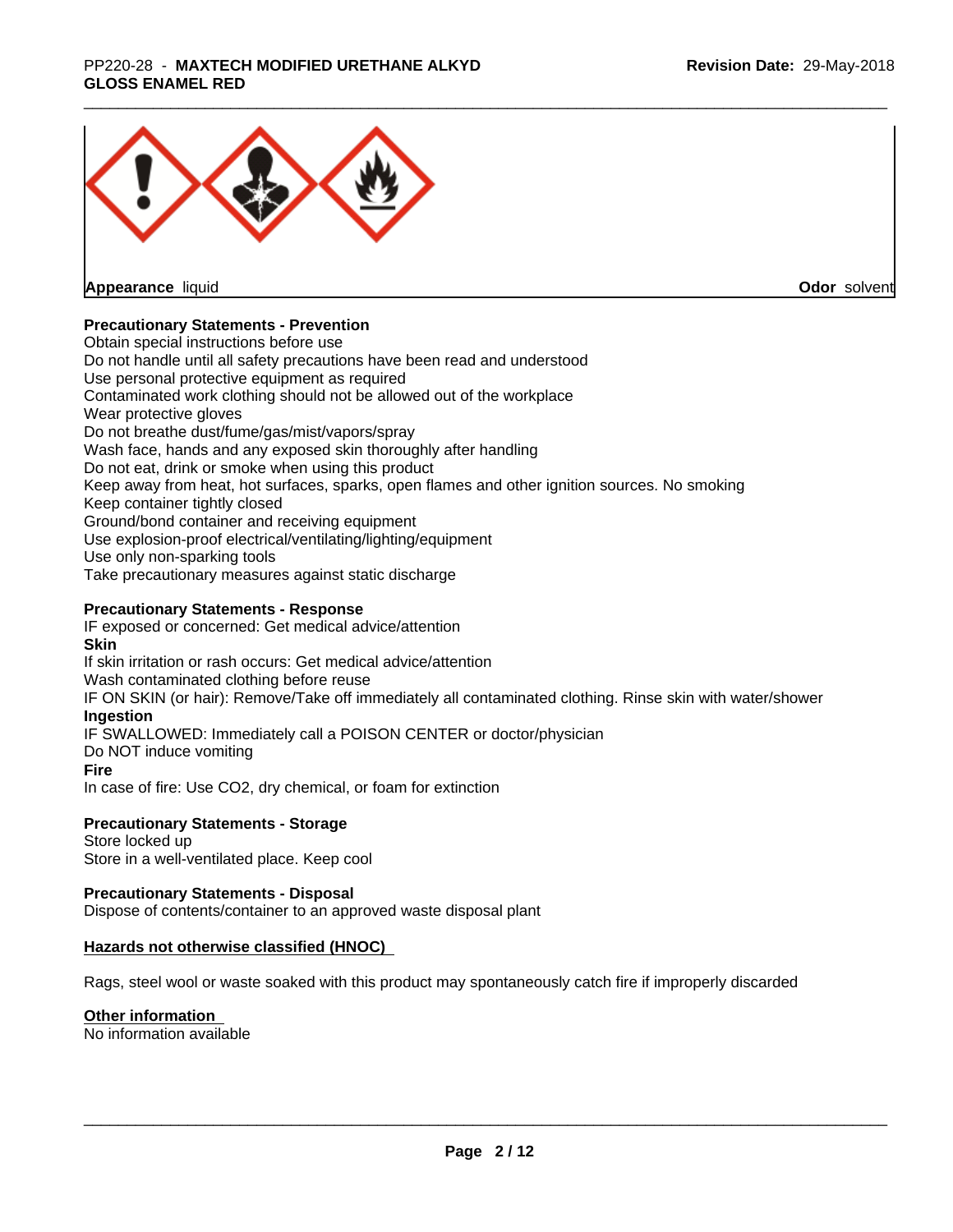# **3. COMPOSITION/INFORMATION ON INGREDIENTS**

| <b>Chemical name</b>                       | <b>CAS No.</b> | Weight-% |
|--------------------------------------------|----------------|----------|
|                                            |                |          |
| Stoddard solvent                           | 8052-41-3      | 30       |
| Kaolin                                     | 1332-58-7      |          |
| Solvent naphtha, petroleum, light aromatic | 64742-95-6     |          |
| 1,2,4-Trimethylbenzene                     | 95-63-6        |          |
| Cobalt bis(2-ethylhexanoate)               | 136-52-7       | 0.5      |
| Methyl ethyl ketoxime                      | 96-29-7        | 0.5      |
| Ethyl benzene                              | $100 - 41 - 4$ | 0.5      |
| Titanium dioxide                           | 13463-67-7     | 0.5      |

# **4. FIRST AID MEASURES**

| <b>General Advice</b>                            | If symptoms persist, call a physician. Show this safety data sheet to the doctor in<br>attendance.                                                                                                                                  |
|--------------------------------------------------|-------------------------------------------------------------------------------------------------------------------------------------------------------------------------------------------------------------------------------------|
| <b>Eye Contact</b>                               | Immediately flush with plenty of water. After initial flushing, remove any contact<br>lenses and continue flushing for at least 15 minutes. Keep eye wide open while<br>rinsing. If symptoms persist, call a physician.             |
| <b>Skin Contact</b>                              | Wash off immediately with soap and plenty of water while removing all<br>contaminated clothes and shoes. If skin irritation persists, call a physician. Wash<br>clothing before reuse. Destroy contaminated articles such as shoes. |
| <b>Inhalation</b>                                | Move to fresh air. If symptoms persist, call a physician.<br>If not breathing, give artificial respiration. Call a physician immediately.                                                                                           |
| Ingestion                                        | Clean mouth with water and afterwards drink plenty of water. Do not induce<br>vomiting without medical advice. Never give anything by mouth to an unconscious<br>person. Consult a physician.                                       |
| <b>Protection Of First-Aiders</b>                | Use personal protective equipment.                                                                                                                                                                                                  |
| <b>Most Important</b><br><b>Symptoms/Effects</b> | May cause allergic skin reaction.                                                                                                                                                                                                   |
| <b>Notes To Physician</b>                        | Treat symptomatically.                                                                                                                                                                                                              |

**5. FIRE-FIGHTING MEASURES**

| <b>Suitable Extinguishing Media</b>                                    | Foam, dry powder or water. Use extinguishing measures<br>that are appropriate to local circumstances and the<br>surrounding environment.                                       |
|------------------------------------------------------------------------|--------------------------------------------------------------------------------------------------------------------------------------------------------------------------------|
| <b>Protective Equipment And Precautions For</b><br><b>Firefighters</b> | As in any fire, wear self-contained breathing apparatus<br>pressure-demand, MSHA/NIOSH (approved or equivalent)<br>and full protective gear.                                   |
| <b>Specific Hazards Arising From The Chemical</b>                      | Combustible material. Closed containers may rupture if<br>exposed to fire or extreme heat. Keep product and empty<br>container away from heat and sources of ignition. Thermal |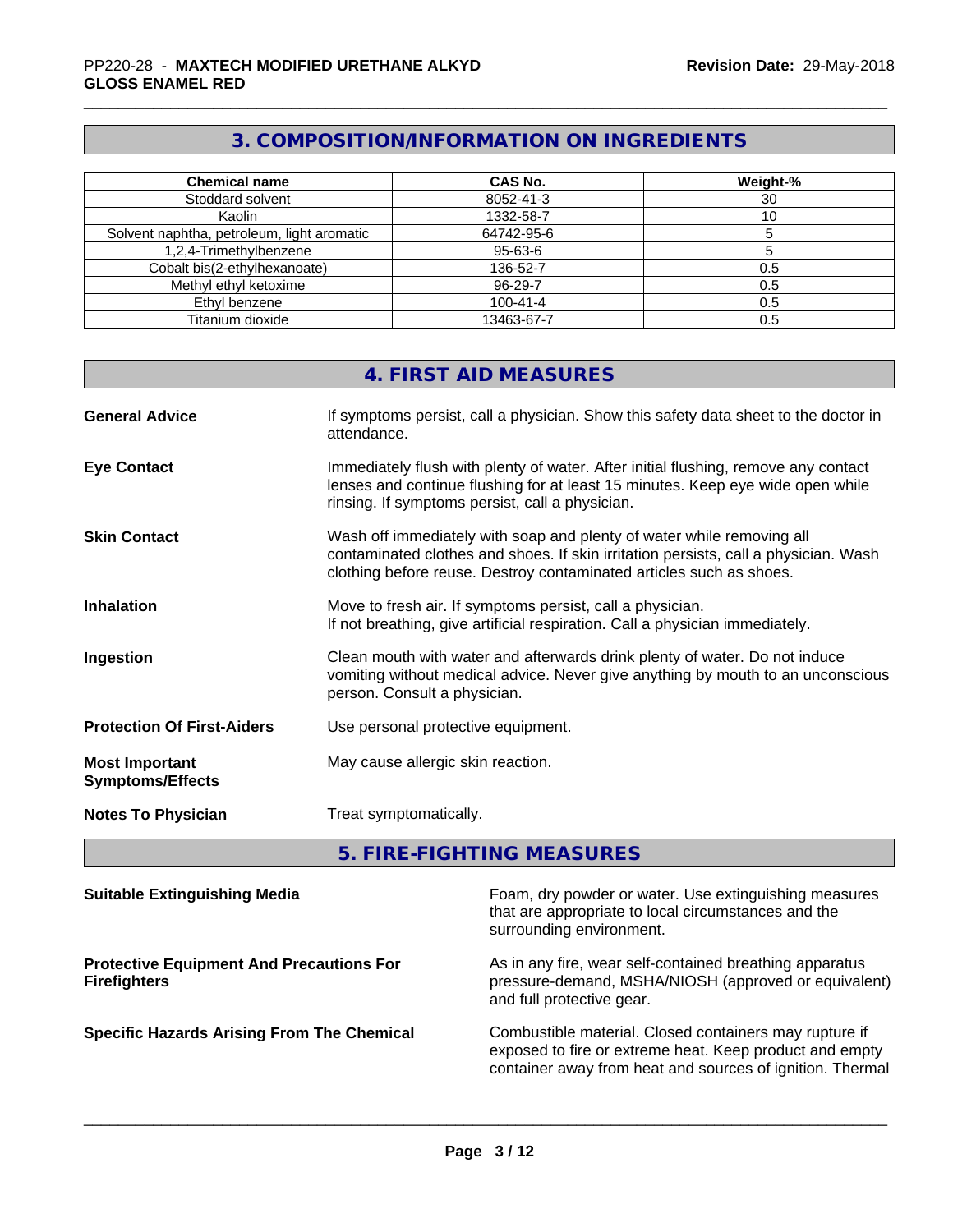|                                                                                  |                 | vapors.                        | decomposition can lead to release of irritating gases and |
|----------------------------------------------------------------------------------|-----------------|--------------------------------|-----------------------------------------------------------|
| <b>Sensitivity To Mechanical Impact</b>                                          |                 | No                             |                                                           |
| <b>Sensitivity To Static Discharge</b>                                           |                 | Yes                            |                                                           |
| <b>Flash Point Data</b><br>Flash Point (°F)<br>Flash Point (°C)<br><b>Method</b> |                 | 104<br>40<br><b>PMCC</b>       |                                                           |
| <b>Flammability Limits In Air</b>                                                |                 |                                |                                                           |
| Lower flammability limit:<br><b>Upper flammability limit:</b>                    |                 | Not available<br>Not available |                                                           |
| <b>NFPA</b><br>Health: 1                                                         | Flammability: 2 | <b>Instability: 0</b>          | <b>Special: Not Applicable</b>                            |
| <b>NFPA Legend</b><br>0 - Not Hazardous                                          |                 |                                |                                                           |

- 1 Slightly
- 2 Moderate
- 3 High
- 4 Severe

*The ratings assigned are only suggested ratings, the contractor/employer has ultimate responsibilities for NFPA ratings where this system is used.*

*Additional information regarding the NFPA rating system is available from the National Fire Protection Agency (NFPA) at www.nfpa.org.*

|                                  | 6. ACCIDENTAL RELEASE MEASURES                                                                                                                                                                                                                                                                                                                                                                |
|----------------------------------|-----------------------------------------------------------------------------------------------------------------------------------------------------------------------------------------------------------------------------------------------------------------------------------------------------------------------------------------------------------------------------------------------|
| <b>Personal Precautions</b>      | Use personal protective equipment. Remove all sources of ignition.                                                                                                                                                                                                                                                                                                                            |
| <b>Other Information</b>         | Prevent further leakage or spillage if safe to do so. Do not allow material to<br>contaminate ground water system. Prevent product from entering drains. Do not<br>flush into surface water or sanitary sewer system. Local authorities should be<br>advised if significant spillages cannot be contained.                                                                                    |
| <b>Environmental precautions</b> | See Section 12 for additional Ecological Information.                                                                                                                                                                                                                                                                                                                                         |
| <b>Methods for Cleaning Up</b>   | Dam up. Soak up with inert absorbent material. Pick up and transfer to properly<br>labeled containers. Clean contaminated surface thoroughly.                                                                                                                                                                                                                                                 |
|                                  | 7. HANDLING AND STORAGE                                                                                                                                                                                                                                                                                                                                                                       |
| <b>Handling</b>                  | Use only in area provided with appropriate exhaust ventilation. Do not breathe<br>vapors or spray mist. Wear personal protective equipment. Take precautionary<br>measures against static discharges. To avoid ignition of vapors by static electricity<br>discharge, all metal parts of the equipment must be grounded. Keep away from<br>open flames, hot surfaces and sources of ignition. |
| <b>Storage</b>                   | Keep containers tightly closed in a dry, cool and well-ventilated place. Keep away<br>from heat. Keep away from open flames, hot surfaces and sources of ignition.                                                                                                                                                                                                                            |
|                                  |                                                                                                                                                                                                                                                                                                                                                                                               |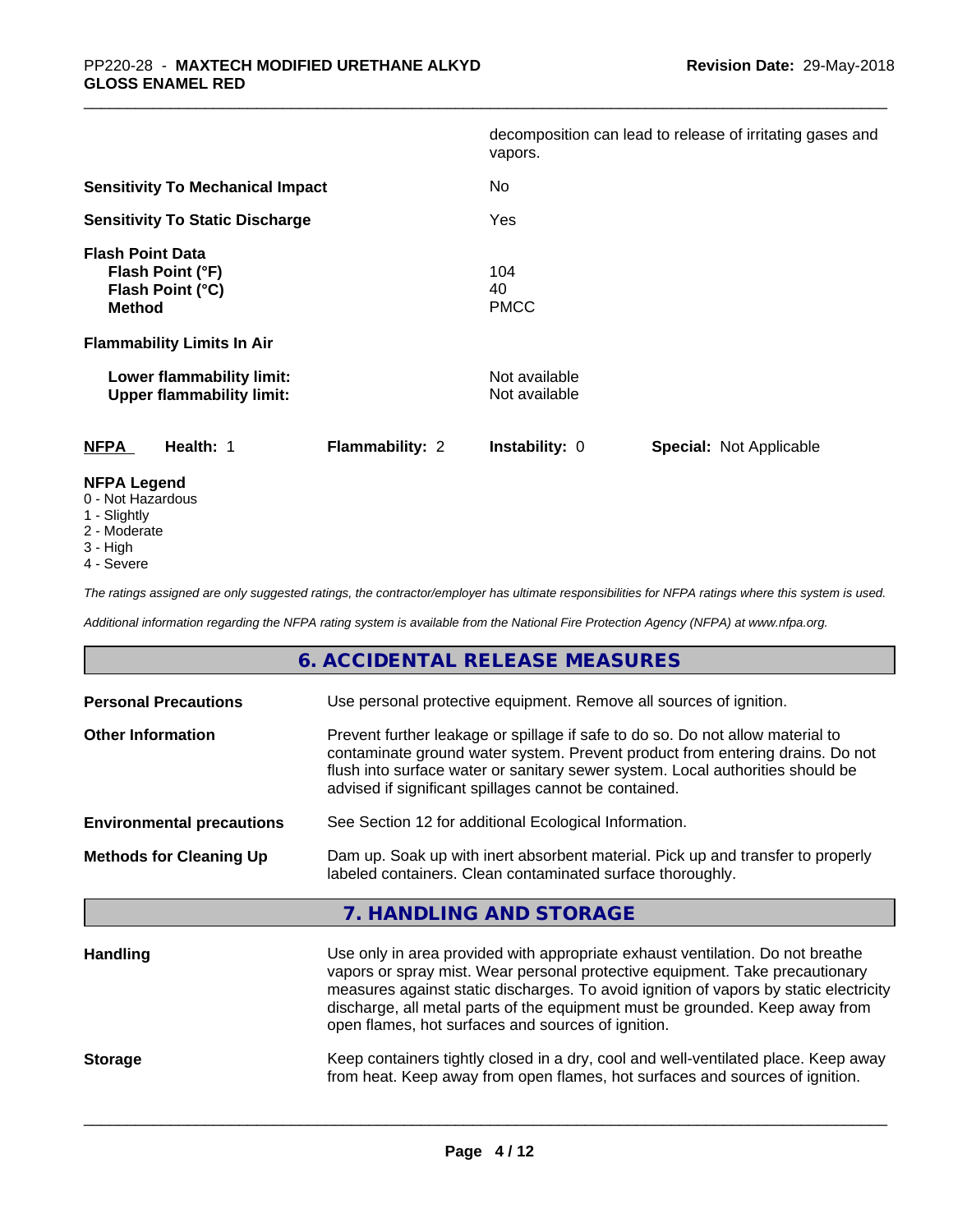Keep in properly labeled containers. Keep out of the reach of children.

 **DANGER** - Rags, steel wool or waste soaked with this product may spontaneously catch fire if improperly discarded. Immediately after use, place rags, steel wool or waste in a sealed water-filled metal container.

**Incompatible Materials Incompatible with strong acids and bases and strong oxidizing agents.** 

**8. EXPOSURE CONTROLS / PERSONAL PROTECTION**

#### **Exposure Limits**

| <b>Chemical name</b> | <b>ACGIH TLV</b>           | <b>OSHA PEL</b>              |
|----------------------|----------------------------|------------------------------|
| Stoddard solvent     | 100 ppm - $TWA$            | 500 ppm - TWA                |
|                      |                            | 2900 mg/m <sup>3</sup> - TWA |
| Kaolin               | 2 mg/m <sup>3</sup> - TWA  | 15 mg/m <sup>3</sup> - TWA   |
|                      |                            | $5 \text{ mg/m}^3$ - TWA     |
| Ethyl benzene        | 20 ppm - TWA               | 100 ppm $-$ TWA              |
|                      |                            | 435 mg/m <sup>3</sup> - TWA  |
| Titanium dioxide     | 10 mg/m <sup>3</sup> - TWA | 15 mg/m <sup>3</sup> - TWA   |

#### **Legend**

ACGIH - American Conference of Governmental Industrial Hygienists Exposure Limits OSHA - Occupational Safety & Health Administration Exposure Limits N/E - Not Established

**Engineering Measures** Ensure adequate ventilation, especially in confined areas.

#### **Personal Protective Equipment**

| Safety glasses with side-shields.<br>Long sleeved clothing. Protective gloves.<br>In operations where exposure limits are exceeded, use a NIOSH approved<br>respirator that has been selected by a technically qualified person for the specific<br>work conditions. When spraying the product or applying in confined areas, wear a<br>NIOSH approved respirator specified for paint spray or organic vapors. |
|----------------------------------------------------------------------------------------------------------------------------------------------------------------------------------------------------------------------------------------------------------------------------------------------------------------------------------------------------------------------------------------------------------------|
| Avoid contact with skin, eyes and clothing. Remove and wash contaminated<br>clothing before re-use. Wash thoroughly after handling. When using do not eat,<br>drink or smoke.                                                                                                                                                                                                                                  |
|                                                                                                                                                                                                                                                                                                                                                                                                                |

#### **9. PHYSICAL AND CHEMICAL PROPERTIES**

**Appearance** liquid **Density (Ibs/gal)** 8.30 - 8.40 **Specific Gravity** 0.99 - 1.01

**Odor** solvent **Odor Threshold** No information available **pH pH**  $\blacksquare$ **Viscosity (cps)** No information available<br> **Solubility(ies)** No information available<br>
No information available **Solubility(ies)**<br> **No information available**<br> **Water solubility**<br> **Water solubility No information available**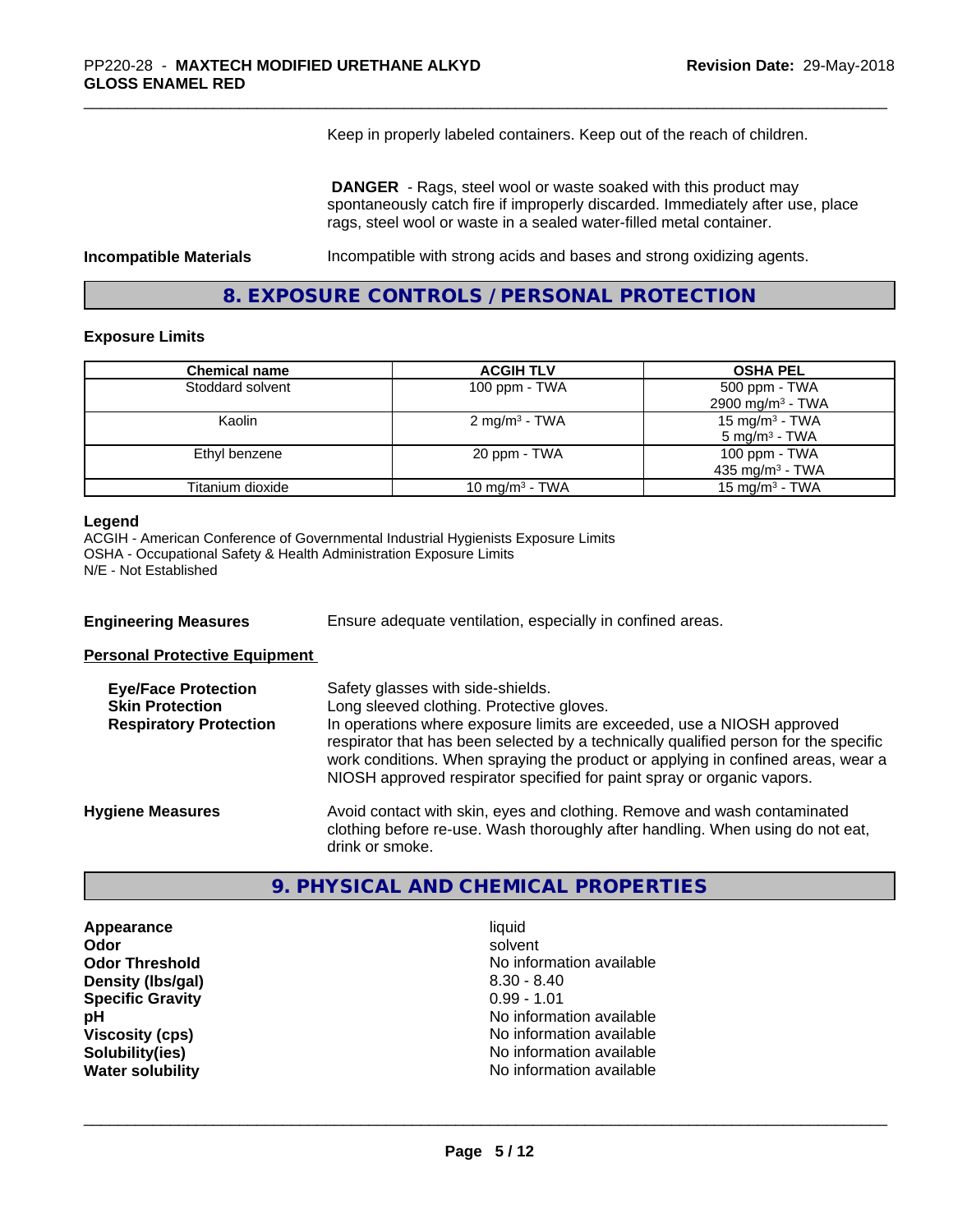**Evaporation Rate Conservation Rate No information available**<br> **Vapor pressure @20 °C (kPa)** No information available **Vapor pressure @20 °C (kPa)**<br>Vapor density **Wt. % Solids** 60 - 70<br> **Vol. % Solids** 60 - 70<br> **Vol. % Solids** 60 - 60 **Vol. % Solids** 50 - 60<br> **Wt. % Volatiles** 30 - 40 **Wt. % Volatiles Vol. % Volatiles** 40 - 50 **VOC Regulatory Limit (g/L)** <340 **Boiling Point (°F)** 279 **Boiling Point (°C)** 137 **Freezing Point (°F)** No information available **Freezing Point (°C)** No information available **Flash Point (°F)** 104<br>**Flash Point (°C)** 104 **Flash Point (°C)** 40 **Method** PMCC **Flammability (solid, gas)**<br> **Commability limit:**<br>
Under flammability limit:<br>
Under the Note information available **Upper flammability limit: Lower flammability limit:** No information available **Autoignition Temperature (°F)** No information available **Autoignition Temperature (°C)** No information available **Decomposition Temperature (°F)** No information available **Decomposition Temperature (°C)**<br> **Partition coefficient**<br> **Partition coefficient**<br> **No** information available

**No information available No information available** 

# **10. STABILITY AND REACTIVITY**

| <b>Reactivity</b>                         | Not Applicable                                                                           |
|-------------------------------------------|------------------------------------------------------------------------------------------|
| <b>Chemical Stability</b>                 | Stable under normal conditions. Hazardous polymerisation<br>does not occur.              |
| <b>Conditions to avoid</b>                | Keep away from open flames, hot surfaces, static<br>electricity and sources of ignition. |
| <b>Incompatible Materials</b>             | Incompatible with strong acids and bases and strong<br>oxidizing agents.                 |
| <b>Hazardous Decomposition Products</b>   | Thermal decomposition can lead to release of irritating<br>gases and vapors.             |
| <b>Possibility of hazardous reactions</b> | None under normal conditions of use.                                                     |

## **11. TOXICOLOGICAL INFORMATION**

#### **Product Information**

#### **Information on likely routes of exposure**

**Principal Routes of Exposure** Eye contact, skin contact and inhalation.

#### **Acute Toxicity**

**Product Information** Repeated or prolonged exposure to organic solvents may lead to permanent brain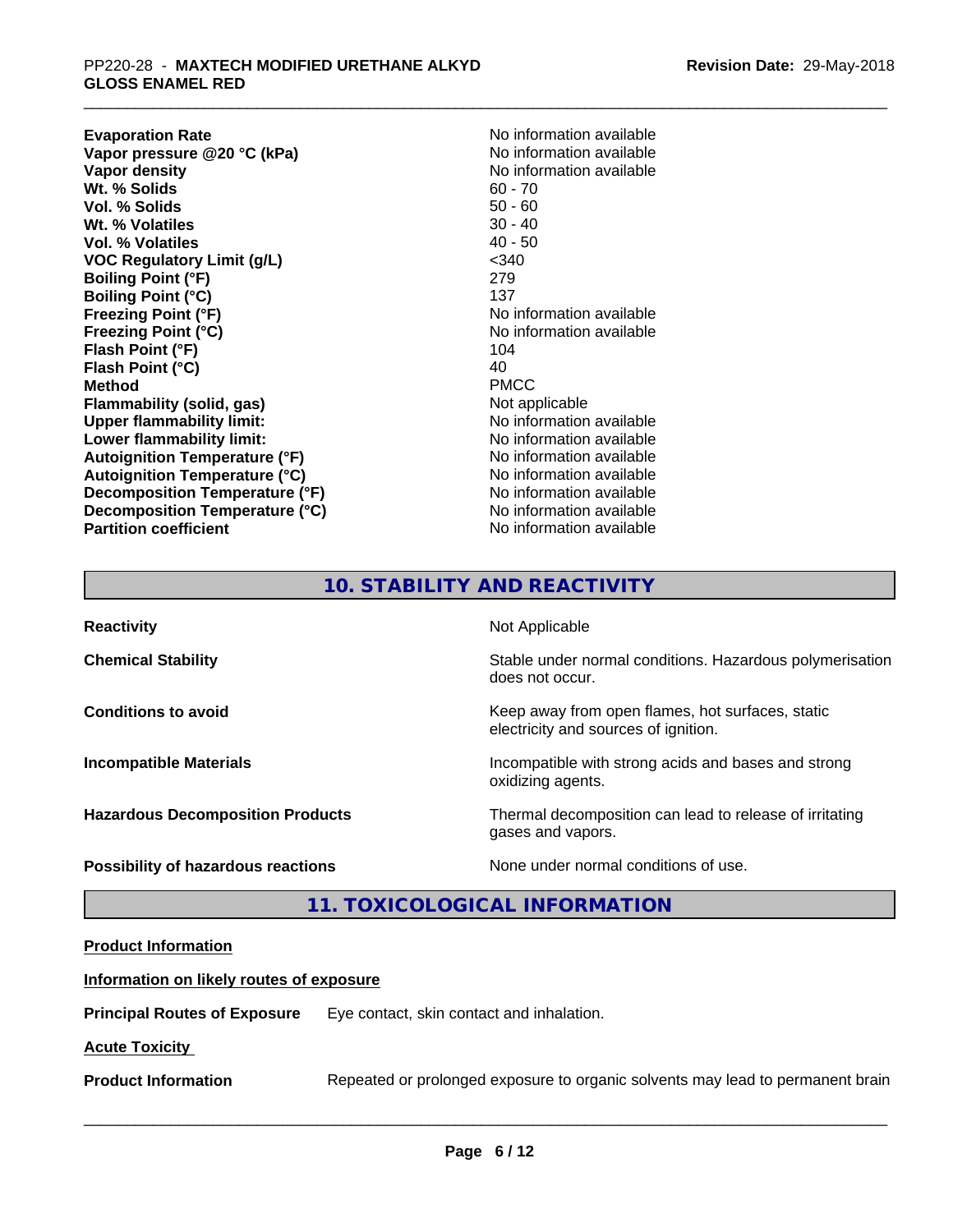and nervous system damage. Intentional misuse by deliberately concentrating and inhaling vapors may be harmful or fatal.

#### **Symptoms related to the physical, chemical and toxicological characteristics**

| <b>Symptoms</b>                 | No information available.                                                                                                                                                                                                            |
|---------------------------------|--------------------------------------------------------------------------------------------------------------------------------------------------------------------------------------------------------------------------------------|
|                                 | Delayed and immediate effects as well as chronic effects from short and long-term exposure                                                                                                                                           |
| Eye contact                     | Contact with eyes may cause irritation.                                                                                                                                                                                              |
| <b>Skin contact</b>             | May cause skin irritation and/or dermatitis. Prolonged skin contact may defat the<br>skin and produce dermatitis.                                                                                                                    |
| Ingestion                       | Ingestion may cause irritation to mucous membranes. Small amounts of this<br>product aspirated into the respiratory system during ingestion or vomiting may<br>cause mild to severe pulmonary injury, possibly progressing to death. |
| <b>Inhalation</b>               | High vapor / aerosol concentrations are irritating to the eyes, nose, throat and<br>lungs and may cause headaches, dizziness, drowsiness, unconsciousness, and<br>other central nervous system effects.                              |
| <b>Sensitization</b>            | May cause an allergic skin reaction.                                                                                                                                                                                                 |
| <b>Neurological Effects</b>     | No information available.                                                                                                                                                                                                            |
| <b>Mutagenic Effects</b>        | No information available.                                                                                                                                                                                                            |
| <b>Reproductive Effects</b>     | No information available.                                                                                                                                                                                                            |
| <b>Developmental Effects</b>    | No information available.                                                                                                                                                                                                            |
| <b>Target organ effects</b>     | No information available.                                                                                                                                                                                                            |
| <b>STOT - repeated exposure</b> | No information available.                                                                                                                                                                                                            |
| <b>STOT - single exposure</b>   | No information available.                                                                                                                                                                                                            |
| Other adverse effects           | No information available.                                                                                                                                                                                                            |
| <b>Aspiration Hazard</b>        | May be harmful if swallowed and enters airways. Small amounts of this product<br>aspirated into the respiratory system during ingestion or vomiting may cause mild<br>to severe pulmonary injury, possibly progressing to death.     |

**Numerical measures of toxicity**

**The following values are calculated based on chapter 3.1 of the GHS document**

| <b>ATEmix (oral)</b>                            | 154762 mg/kg |
|-------------------------------------------------|--------------|
| <b>ATEmix (dermal)</b>                          | 67676 mg/kg  |
| <b>ATEmix (inhalation-dust/mist)</b> 117.1 mg/L |              |

#### **Component Information**

#### **Acute Toxicity**

Stoddard solvent LD50 Oral: > 5,000 mg/kg (Rat) LD50 Dermal: > 3160 mg/kg (Rabbit) LC50 Inhalation (Vapor): > 6.1 mg/L (Rat) Kaolin LD50 Oral: > 5000 mg/kg (Rat) Solvent naphtha, petroleum, light aromatic LD50 Oral: 8400 mg/kg (Rat) 1,2,4-Trimethylbenzene LD50 Oral: 5000 mg/kg (Rat)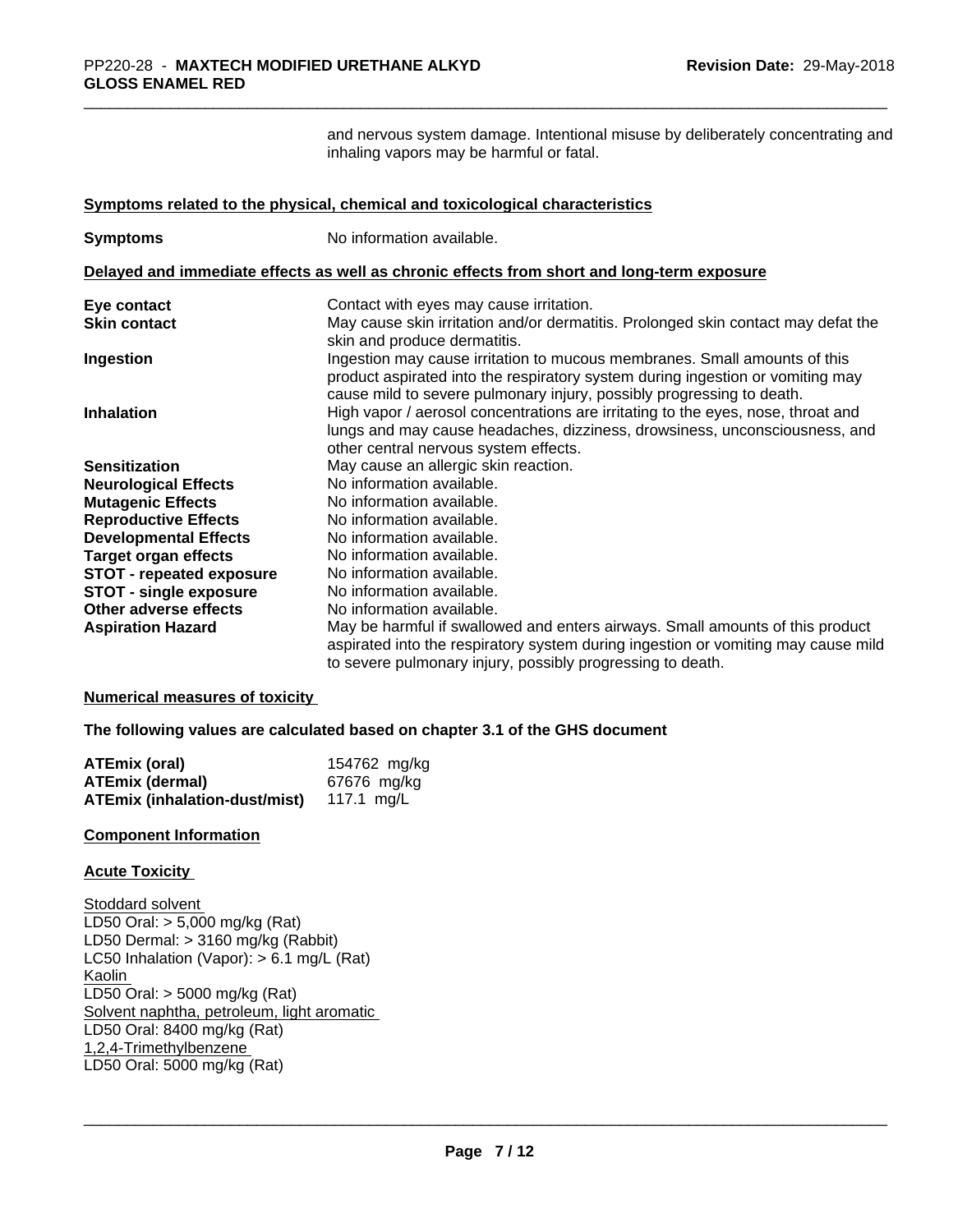#### \_\_\_\_\_\_\_\_\_\_\_\_\_\_\_\_\_\_\_\_\_\_\_\_\_\_\_\_\_\_\_\_\_\_\_\_\_\_\_\_\_\_\_\_\_\_\_\_\_\_\_\_\_\_\_\_\_\_\_\_\_\_\_\_\_\_\_\_\_\_\_\_\_\_\_\_\_\_\_\_\_\_\_\_\_\_\_\_\_\_\_\_\_ PP220-28 - **MAXTECH MODIFIED URETHANE ALKYD GLOSS ENAMEL RED**

LC50 Inhalation (Vapor): 18000 mg/m<sup>3</sup> (Rat, 4 hr.) Methyl ethyl ketoxime LD50 Oral: 930 mg/kg (Rat) LD50 Dermal: 200 µL/kg (Rabbit) LC50 Inhalation (Vapor): > 4.8 mg/L (Rat) Ethyl benzene LD50 Oral: mg/kg (Rat) LD50 Dermal: > mg/kg (Rabbit) LC50 Inhalation (Vapor): mg/m<sup>3</sup> (Rat, 2 hr.) Titanium dioxide LD50 Oral: > 10000 mg/kg (Rat)

#### **Carcinogenicity**

*The information below indicateswhether each agency has listed any ingredient as a carcinogen:.*

| <b>Chemical name</b>         | <b>IARC</b>         | <b>NTP</b> | <b>OSHA</b> |
|------------------------------|---------------------|------------|-------------|
|                              | 2B - Possible Human |            | Listed      |
| Cobalt bis(2-ethylhexanoate) | Carcinogen          |            |             |
|                              | 2B - Possible Human |            | Listed      |
| Ethyl benzene                | Carcinogen          |            |             |
|                              | 2B - Possible Human |            | Listed      |
| Titanium dioxide             | Carcinogen          |            |             |

• Although IARC has classified titanium dioxide as possibly carcinogenic to humans (2B), their summary concludes: "No significant exposure to titanium dioxide is thought to occur during the use of products in which titanium dioxide is bound to other materials, such as paint."

• Cobalt and cobalt compounds are listed as possible human carcinogens by IARC (2B). However, there is inadequate evidence of the carcinogenicity of cobalt and cobalt compounds in humans.

#### **Legend**

IARC - International Agency for Research on Cancer NTP - National Toxicity Program OSHA - Occupational Safety & Health Administration

**12. ECOLOGICAL INFORMATION**

### **Ecotoxicity Effects**

The environmental impact of this product has not been fully investigated.

#### **Product Information**

#### **Acute Toxicity to Fish**

No information available

#### **Acute Toxicity to Aquatic Invertebrates**

No information available

#### **Acute Toxicity to Aquatic Plants**

No information available

#### **Persistence / Degradability**

No information available.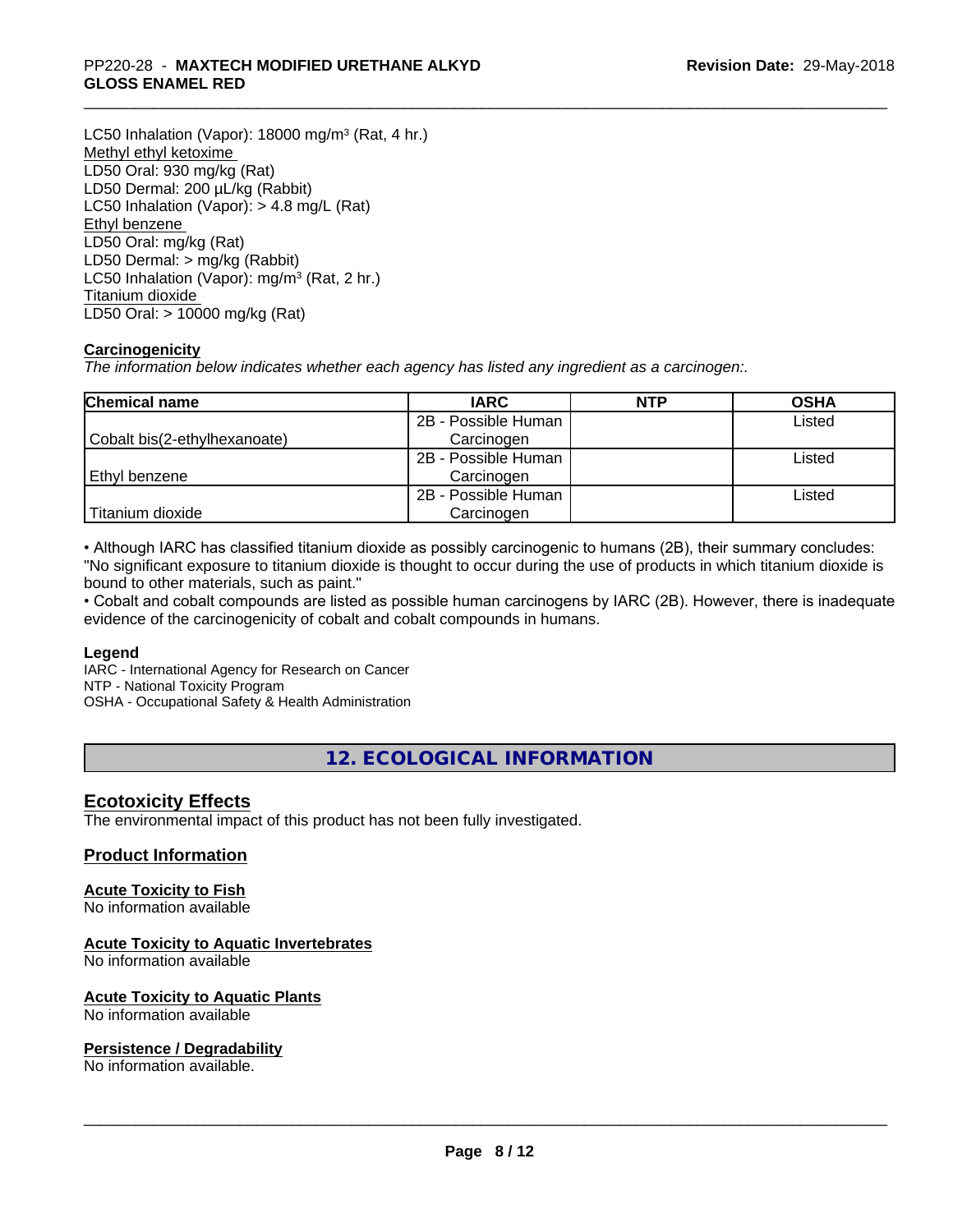#### **Bioaccumulation**

No information available.

#### **Mobility in Environmental Media**

No information available.

#### **Ozone**

No information available

#### **Component Information**

#### **Acute Toxicity to Fish**

Methyl ethyl ketoxime LC50: 48 mg/L (Bluegill sunfish - 96 hr.) Ethyl benzene LC50: 12.1 mg/L (Fathead Minnow - 96 hr.) Titanium dioxide  $LC50:$  > 1000 mg/L (Fathead Minnow - 96 hr.)

#### **Acute Toxicity to Aquatic Invertebrates**

Methyl ethyl ketoxime EC50: 750 mg/L (Daphnia magna - 48 hr.) Ethyl benzene EC50: 1.8 mg/L (Daphnia magna - 48 hr.)

#### **Acute Toxicity to Aquatic Plants**

Ethyl benzene EC50: 4.6 mg/L (Green algae (Scenedesmus subspicatus), 72 hrs.)

| 13. DISPOSAL CONSIDERATIONS |
|-----------------------------|
|-----------------------------|

| <b>Waste Disposal Method</b>   | Dispose of in accordance with federal, state, and local regulations. Local<br>requirements may vary, consult your sanitation department or state-designated<br>environmental protection agency for more disposal options. |
|--------------------------------|---------------------------------------------------------------------------------------------------------------------------------------------------------------------------------------------------------------------------|
| <b>Empty Container Warning</b> | Emptied containers may retain product residue. Follow label warnings even after<br>container is emptied. Residual vapors may explode on ignition.                                                                         |

#### **14. TRANSPORT INFORMATION**

| <b>PAINT</b>                                               |
|------------------------------------------------------------|
|                                                            |
| UN1263                                                     |
| Ш                                                          |
| UN1263, PAINT, 3, III, Marine Pollutant (Stoddard solvent) |
|                                                            |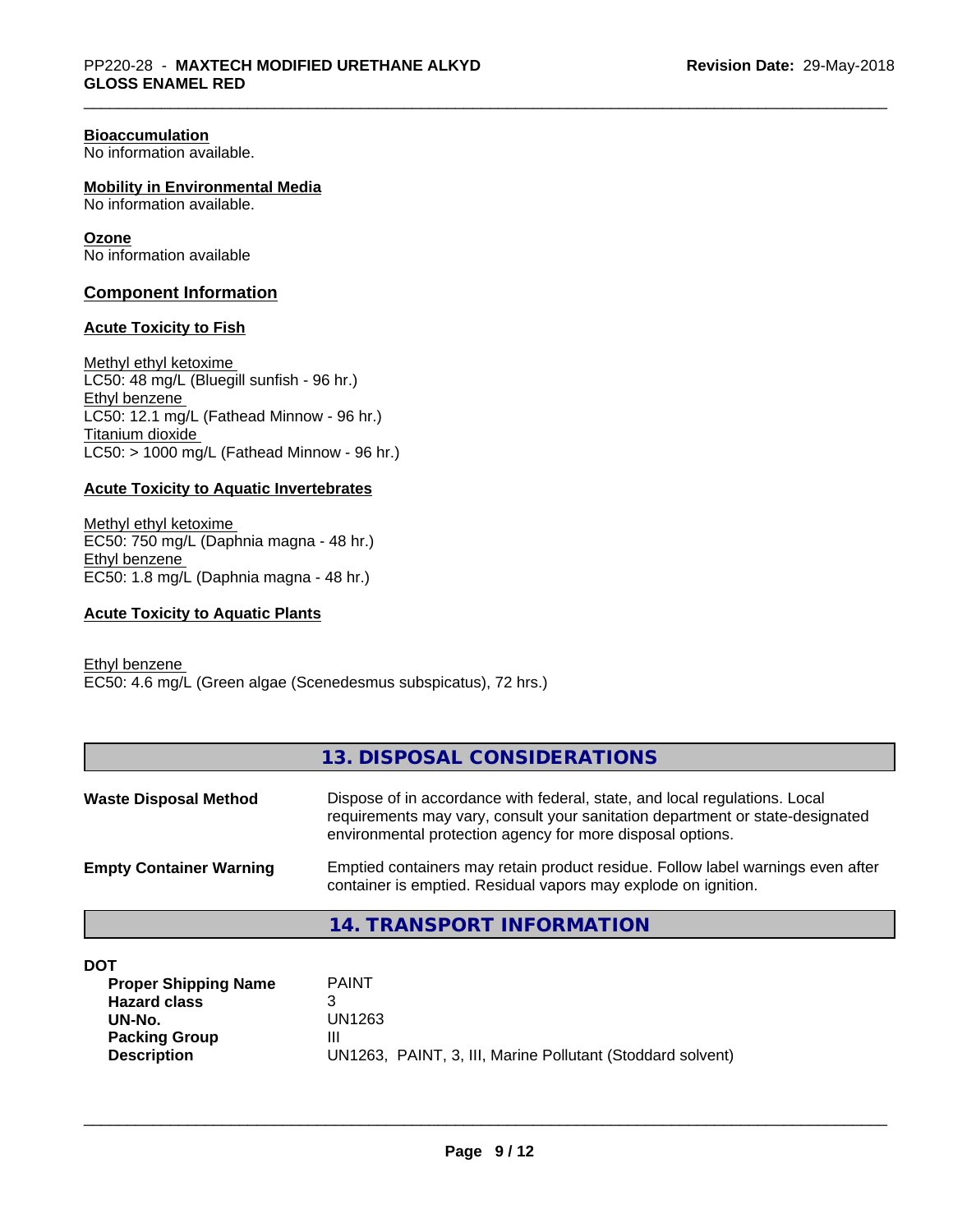In the US this material may be reclassified as a Combustible Liquid and is not regulated in containers of less than 119 gallons (450 liters) via surface transportation (refer to 49CFR173.120(b)(2) for further information).

| ICAO / IATA | Contact the preparer for further information. |
|-------------|-----------------------------------------------|
|             |                                               |

**IMDG / IMO** Contact the preparer for further information.

**15. REGULATORY INFORMATION**

#### **International Inventories**

| <b>TSCA: United States</b> | Yes - All components are listed or exempt. |
|----------------------------|--------------------------------------------|
| <b>DSL: Canada</b>         | Yes - All components are listed or exempt. |

#### **Federal Regulations**

| SARA 311/312 hazardous categorization |     |  |
|---------------------------------------|-----|--|
| Acute health hazard                   | Yes |  |
| Chronic Health Hazard                 | Yes |  |
| Fire hazard                           | Yes |  |
| Sudden release of pressure hazard     | Nο  |  |
| Reactive Hazard                       | No  |  |

#### **SARA 313**

Section 313 of Title III of the Superfund Amendments and Reauthorization Act of 1986 (SARA). This product contains a chemical or chemicals which are subject to the reporting requirements of the Act and Title 40 of the Code of Federal Regulations, Part 372:

| Chemical name          | CAS No.        | Weiaht-% | <b>CERCLA/SARA 313</b><br>(de minimis concentration) |
|------------------------|----------------|----------|------------------------------------------------------|
| 1,2,4-Trimethylbenzene | 95-63-6        |          |                                                      |
| Ethyl benzene          | $100 - 41 - 4$ | 0.5      |                                                      |

#### **Clean Air Act,Section 112 Hazardous Air Pollutants (HAPs) (see 40 CFR 61)**

This product contains the following HAPs:

| <b>Chemical name</b> | <b>CAS No.</b> | Weight-% | <b>Hazardous Air Pollutant</b> |
|----------------------|----------------|----------|--------------------------------|
|                      |                |          | (HAP)                          |
| Ethyl benzene        | 100-41-4       | ບ.ບ      | Listed                         |

### **US State Regulations**

#### **California Proposition 65**

**A** WARNING: Cancer and Reproductive Harm– www.P65warnings.ca.gov

#### **State Right-to-Know**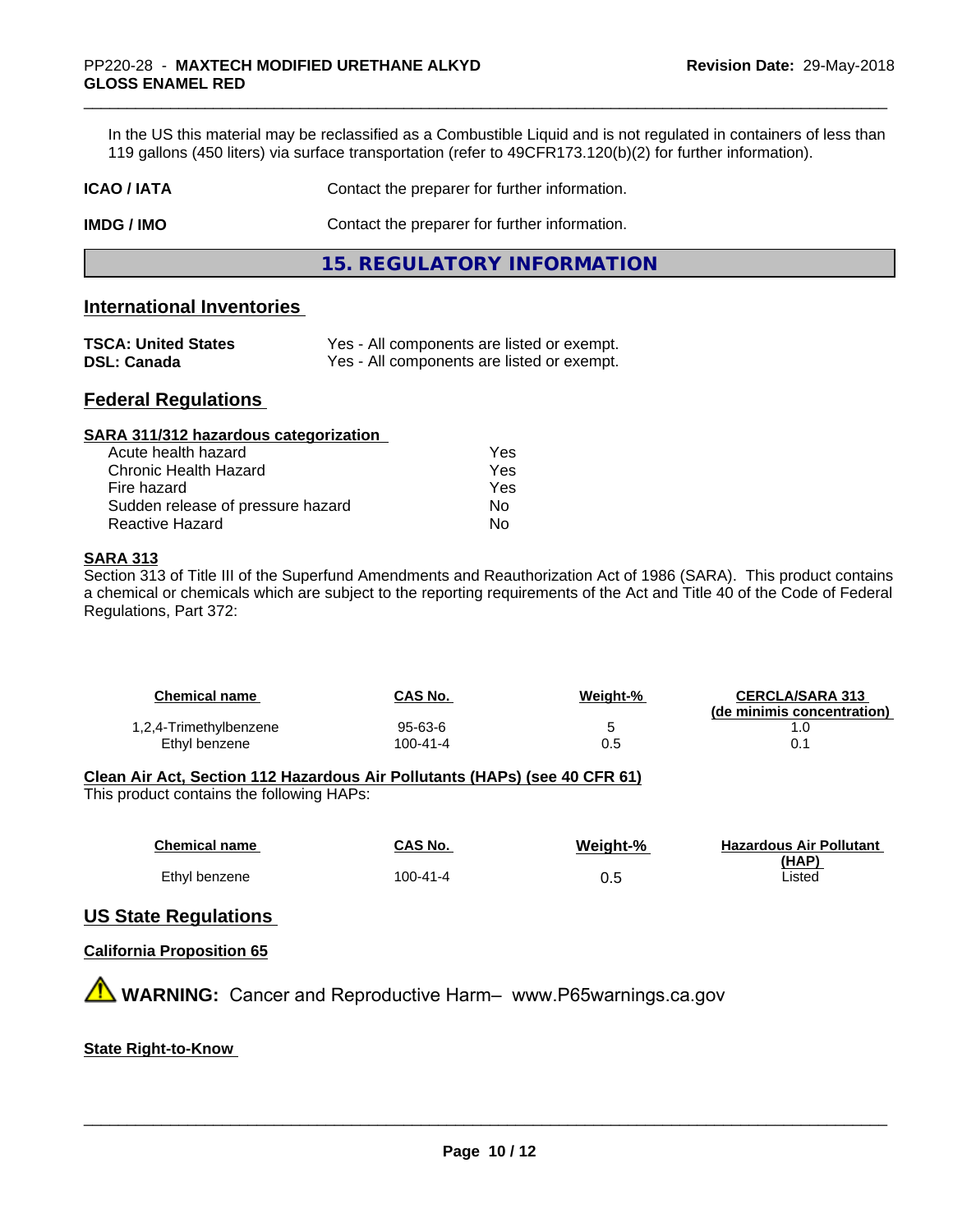#### \_\_\_\_\_\_\_\_\_\_\_\_\_\_\_\_\_\_\_\_\_\_\_\_\_\_\_\_\_\_\_\_\_\_\_\_\_\_\_\_\_\_\_\_\_\_\_\_\_\_\_\_\_\_\_\_\_\_\_\_\_\_\_\_\_\_\_\_\_\_\_\_\_\_\_\_\_\_\_\_\_\_\_\_\_\_\_\_\_\_\_\_\_ PP220-28 - **MAXTECH MODIFIED URETHANE ALKYD GLOSS ENAMEL RED**

| <b>Chemical name</b>   | <b>Massachusetts</b> | <b>New Jersey</b> | Pennsylvania |
|------------------------|----------------------|-------------------|--------------|
| Stoddard solvent       |                      |                   |              |
| Kaolin                 |                      |                   |              |
| 1,2,4-Trimethylbenzene |                      |                   |              |

#### **Legend**

X - Listed

# **16. OTHER INFORMATION**

| HMIS | Health |
|------|--------|

**h:** 1\* **Flammability: 2 Reactivity: 0 PPE:** -

#### **HMIS Legend**

- 0 Minimal Hazard
- 1 Slight Hazard
- 2 Moderate Hazard
- 3 Serious Hazard
- 4 Severe Hazard
- \* Chronic Hazard

*Note: The PPE rating has intentionally been left blank. Choose appropriate PPE that will protect employees from the hazards the material will* X - Consult your supervisor or S.O.P. for "Special" handling instructions.

*present under the actual normal conditions of use.*

*Caution: HMISÒ ratings are based on a 0-4 rating scale, with 0 representing minimal hazards or risks, and 4 representing significant hazards or risks. Although HMISÒ ratings are not required on MSDSs under 29 CFR 1910.1200, the preparer, has chosen to provide them. HMISÒ ratings are to be used only in conjunction with a fully implemented HMISÒ program by workers who have received appropriate HMISÒ training. HMISÒ is a registered trade and service mark of the NPCA. HMISÒ materials may be purchased exclusively from J. J. Keller (800) 327-6868.*

 **WARNING!** If you scrape, sand, or remove old paint, you may release lead dust. LEAD IS TOXIC. EXPOSURE TO LEAD DUST CAN CAUSE SERIOUS ILLNESS, SUCH AS BRAIN DAMAGE, ESPECIALLY IN CHILDREN. PREGNANT WOMEN SHOULD ALSO AVOID EXPOSURE. Wear a NIOSH approved respirator to control lead exposure. Clean up carefully with a HEPA vacuum and a wet mop. Before you start, find out how to protect yourself and your family by contacting the National Lead Information Hotline at 1-800-424-LEAD or log on to www.epa.gov/lead.

| <b>Prepared By</b>                               | <b>Product Stewardship Department</b><br>Benjamin Moore & Co.<br>101 Paragon Drive<br>Montvale, NJ 07645<br>800-225-5554 |  |
|--------------------------------------------------|--------------------------------------------------------------------------------------------------------------------------|--|
| <b>Revision Date:</b><br><b>Revision Summary</b> | 29-May-2018<br>Not available                                                                                             |  |

Disclaimer

The information contained herein is presented in good faith and believed to be accurate as of the effective date shown above. This information is furnished without warranty of any kind. Employers should use this information only as a **supplement to other information gathered by them and must make independent determination of suitability and** completeness of information from all sources to assure proper use of these materials and the safety and health of employees. Any use of this data and information must be determined by the user to be in accordance with applicable **federal, provincial, and local laws and regulations.**